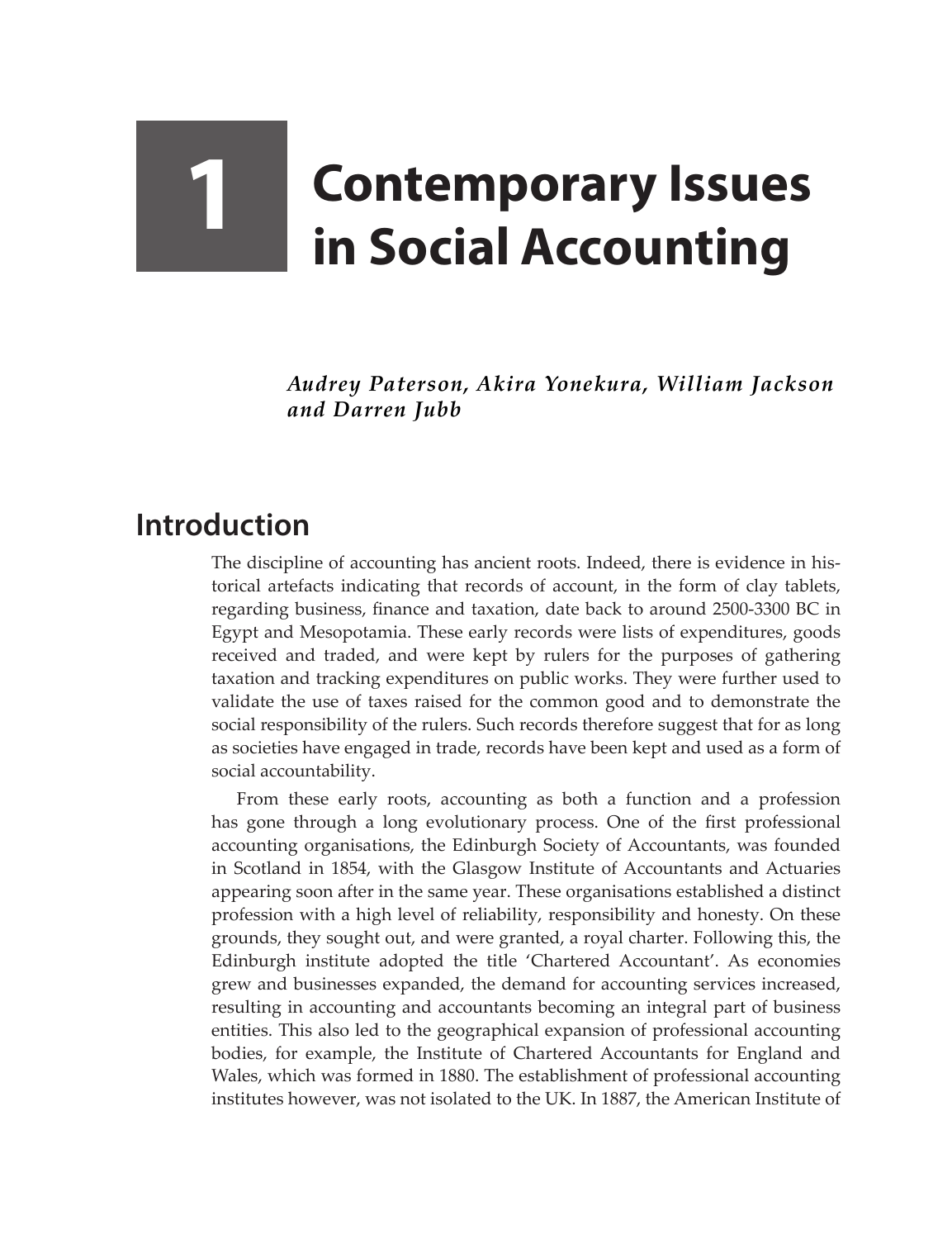Certified Public Accountants was created, along with several others appearing in Europe. More recently, in 1949, the Chartered Institute of Accountants of India was formed and more recently still, the Institute of Chartered Accountants of Nigeria was established in 1965. Indeed, there are now professional accounting organisations all over the world.

Accounting as we know it today can be described as concerning the bookkeeping methods that are used to create financial records of business transactions which, in turn, lead to the preparation of statements concerning the assets, liabilities, and operating results of an entity. The accounting system is an arrangement consisting of a group of interacting, interrelated, or interdependent elements forming a complex whole which involves people, procedures, and resources used to gather, record, classify, summarise and report the financial (and increasingly non-financial) information of a business, government or other financial entity. While accounting can still, in some sense, be categorised as a technical topic, it has retained a social accountability orientation that contains similarities to its earliest origins, thus rendering it not only an institutional, but also a social, practice (Hopwood and Miller, 1994). Indeed, several strands of research demonstrate the role of accounting in management motivations for: social reporting/disclosure; as a tool for securing and maintaining legitimacy and societal expectations; demonstrating ethical and social accountability to stakeholders and the wider community and as a social accountability tool. Thus, social accounting can be defined as:

*"the preparation and publication of an account about an organisation's social, environmental, employee community, customer and other stakeholder interactions and activities, and where possible, the consequence of those interactions and activities"* (Gray, 2000: 250).

For a considerable period, much of the academic writing and teaching on accounting has tended to ignore or pay scant attention to the concept of social accounting, despite it having wide ranging implications for both the profession and society. Over the last few decades we have seen an increasing amount of attention being given to the activities of business and the role that accounting plays in organisational decision-making. Much of this attention has been driven by the economic and financial crisis which have occurred in recent years and a succession of financial scandals, reports of unethical or questionable business and accounting practices, and by calls from the media and society to address these issues. In response to these calls there has been a strengthening of financial and business ethics, corporate responsibility and social accounting courses within the accounting teaching curriculum.

Accounting, as a profession, has maintained its prestigious status and attracts large numbers of students on undergraduate accounting programmes every year. Indeed, most universities offer accounting degrees as part of their portfolio of programmes. However, most of these degree programmes focus much of